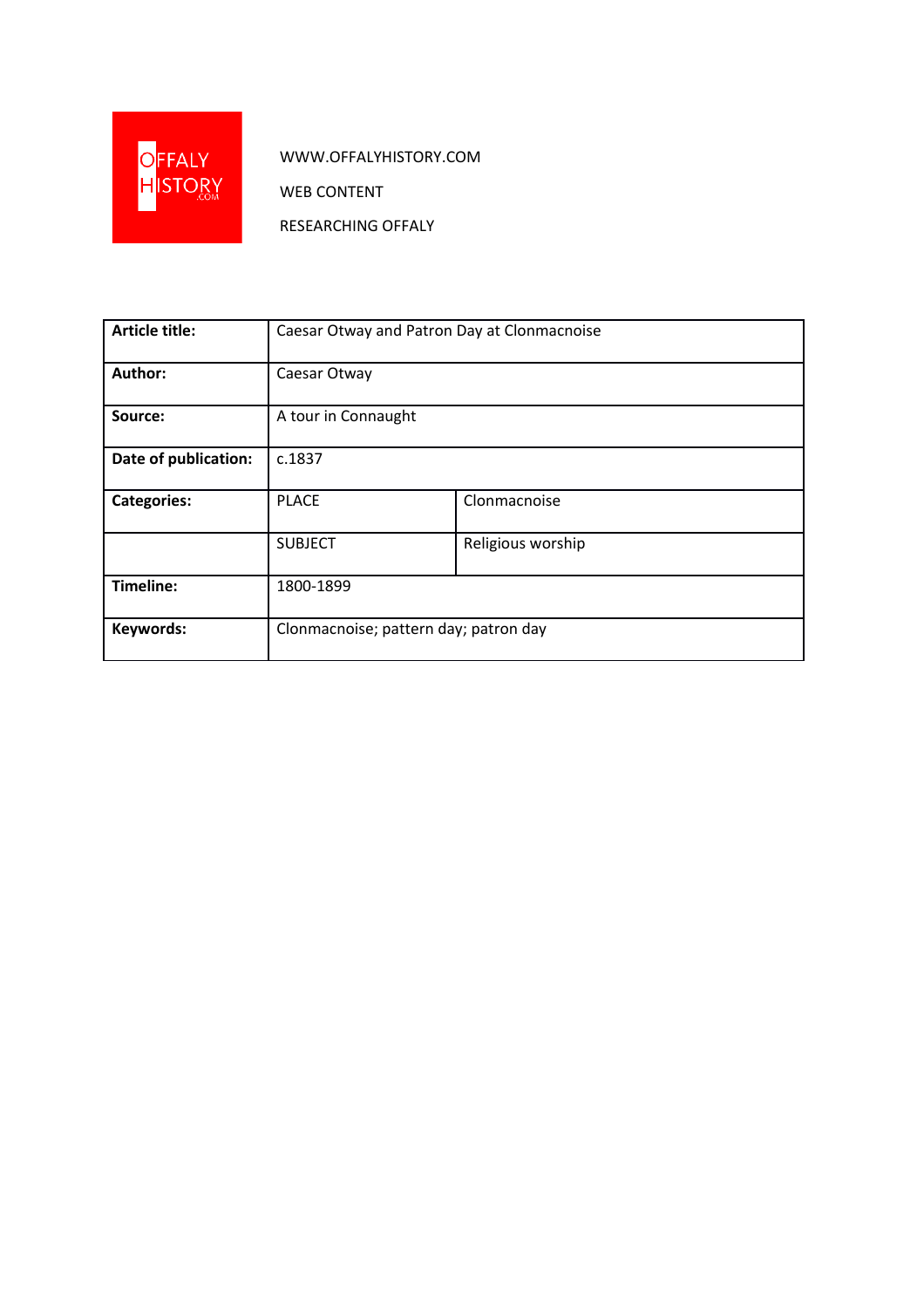**Caesar Otway (1780-1842) born in Tipperary and educated at Trinity College Dublin, published his Sketches in Ireland (1827) and A tour in Connaught (1839). Both books give interesting contemporary accounts of Irish life from the perspective of a Church of Ireland curate and chaplain. The fact that Otway was the first to publish stories by William Carleton will be all the more appreciated when reading Otway's account of Clonmacnoise in late 1837 or 1838. His Clonmacnoise chapter from** *A tour in Connaught* **had already appeared in the Dublin Christian Examiner though now much amended. Unlike other travel writers I have reproduced in this series, Otway is a native and not a foreign visitor. Otway died three years after this book was published – in 1842. Below is his account of**



**Patron Day.**

I had long wished to visit the Seven Churches at Clonmacnoise; I had been at almost every other place in Ireland, where, by the erection of seven churches, round towers, and other tokens of Caenobitish holiness, the ancient Irish desire to sanctify a peculiar place, and consecrate it to a patron saint. But to Clonmacnoise, the great central place of superstitious resort, the Mecca, as I may say, of Irish hagiolatry, I had not yet gone; for it is much out of the way, is surrounded by bogs on all sides, except where that extraordinary chain of gravel hills, the Aisgir Reada [Esker Riada – the chariot ridge], leads to it.

Happening, however, to be in the town of Athlone, and having a day at my disposal, I was nothing loath to accept the proposal of my excellent friend, the vicar of St. Mary's, and proceed down the Shannon by boat to visit

Clonmacnoise. "It is," (says he,) "the day after the great station held on the 9th of September, the anniversary of the patron saint, Kieran; but you will see enough to surprise you, more than enough to disgust you."

"I am glad (said I) it is not the great day, for I have seen such scenes already at Glendalough, and other places, partaking, as is usually the case with all false worshippings, of the orgies of a Bacchanalian licentiousness mixed up with the devotions of a religious rite."

The morning sun was gilding the spire of St. Mary's steeple, when we loosed our little cot and committed ourselves to the Shannon, a broad and rapid stream just here, where the town of Athlone (signifying the ford of the moon<sup>\*</sup>) rises on either bank, and strongly fortified on the Connaught side – this town has an interesting appearance: as you glide down the stream, and get away from its narrow streets, and other disagreeable appendages to an Irish town, it has a very fine effect.

"Just here," says my friend, "is the spot where sixty British grenadiers, in 1691, led on by the gallant Captain Sandys, and marching to the sound of my church bell, entered the river, and in the face of a bastion manned with three Irish regiments, passed the water, and so led the way for their fellow-soldiers to win the Irish fortress." Strange it was, that the river never before or since was so low at that season of the year, as to permit even grenadiers to wade across.

## *The Shannon – ugly and uninteresting*

The Shannon, once you clear the rapids which lie on either side of Athlone, until it enters Lough Derg, is perhaps, the ugliest and least interesting stream of any in the three kingdoms. Surrounded with bogs, it creeps through dismal flats, and swamps; and the narrow tracts of meadow, and small patches of cultivation along its banks only tend like green fringes to a mourning drapery, to mark off, as by contrast, the extreme dreariness of the picture. Oh! how unlike is Father Shannon to Father Severn or Father Thames; here no trade, except that carried on by one stream-barge, no timber, no smiling lawns, no cultivation – the solitary hopelessness of the bog is all around, and nothing interrupts the silence of the waste but the wild pipe of the curlew, as it whistles over the morass, or the shriek of the heron, as it rises

<span id="page-1-0"></span><sup>\*\*</sup> So says Vallancey [the Irish antiquarian], but the good General was fanciful in his etymologies perhaps the ford of Luanus, a respected saint in those parts, would be the right derivation.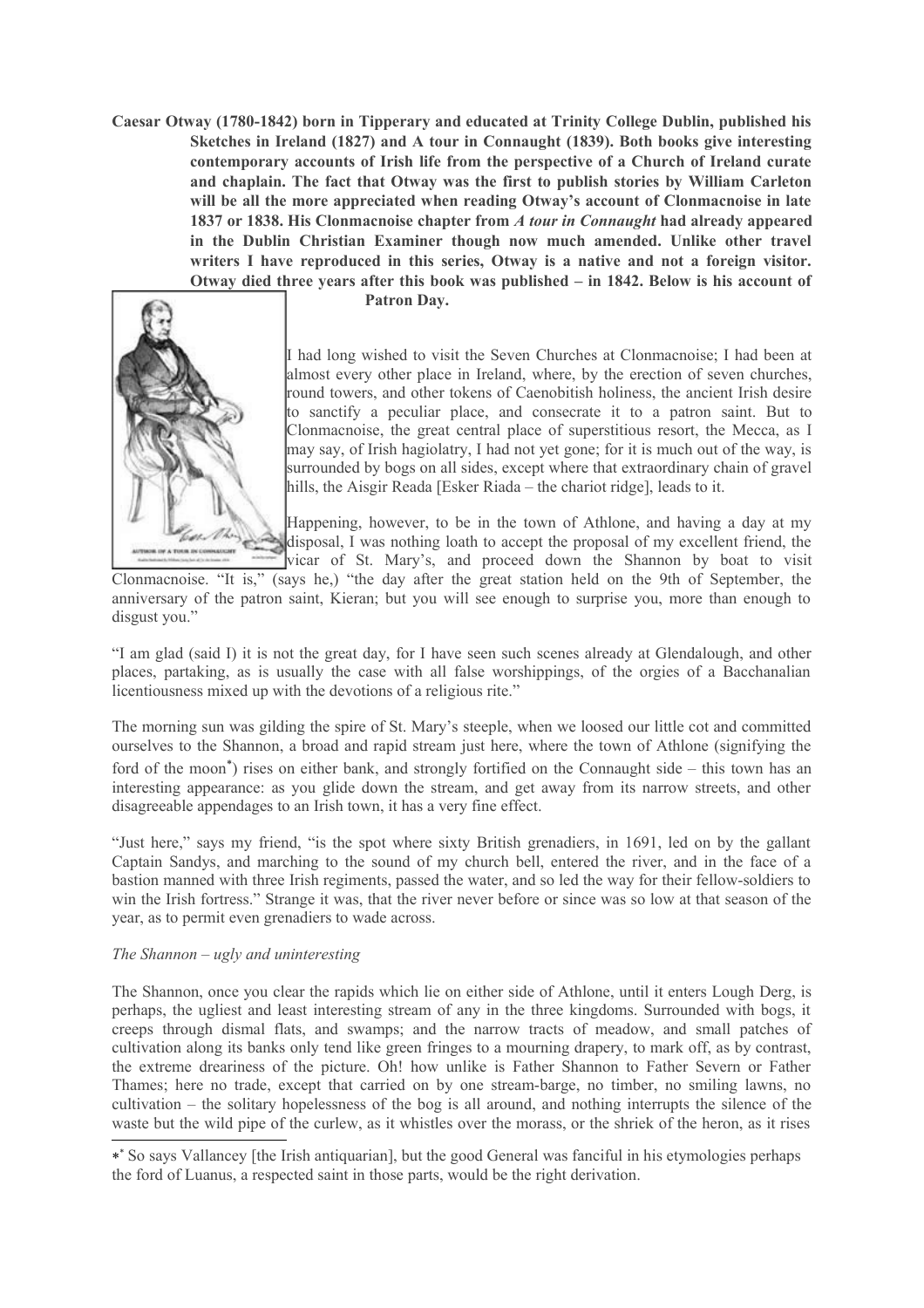lazily from the sedgy bank, and complains aloud against our unwonted interruption of its solitary speculations. If ever there was a picture of grim and hideous repose, it is the flow of the Shannon from Athlone to Clonmacnoise. We met but one specimen of way-faring on this great navigable river – as we rowed down with the slow stream but against the strong south-westerly wind – a large boat met us half way, it bore down on us, urged along by a square sail composed for the "nonce" of blankets and quilts, the coverings of yesterday's tents, and was freighted with drunken publicans, "Cauponibus atque malignis," belonging to the town of Athlone, who had gone on a whiskey venture to the patron of Clonmacnoise, and were now returning drunk with the draining of jars and kegs of spirits, that they had nearly emptied for sale on the preceding Sabbath day, which found horrible and peculiar desecration as falling on the one dedicated to Kieran.

The experienced man who directed our little boat warned us not to say anything to the crew of the boat that was nearing us. "Every man of them," says he, "is drunk; they are all ready for a row; the very appearance of you as gentlemen is enough to excite them to quarrel with you, and little would they think of steering their boat so as to run us down – gentlemen, you cannot but know that the ways of our people are strangely changed, and what some years ago would be taken in good part, would now be laid hold on us as the pretext for a quarrel." It may be supposed that we let the abominable barge glide on unnoticed. A tedious row of about ten miles down the most dreary of navigations brought us in sight of Clonmacnoise – as I said before, a line of gravel hills, forming the Aisgir Reada [Esker Riada], comes from the East, and cuts the line of the Shannon at right angles, causing the great river to form a reach or bend; and the hills breaking their direct line as they approach the stream, form an amphitheatre, upon the southern curve of which are erected Seven Churches – the northern terminates in a beautiful green hill, like the inverted hull of a ship, round which the river flows at some distance, leaving an extensive flat of swampy meadow between it and the water; as the wind was so strong and steady here up the river, causing the labour of rowing to be almost intolerable, we drew up our little cot into a cove, and ascending the green hill, had at once from its summit a view of the sacred spot before us, and of the extraordinary country all around. The Irish saints of olden time, in imitation of their brethren of the Thebaic desert, chose places wherein to honour God and discipline themselves, which marked the austerities of that superstition, which deceivingly told them that they must not stand up to make use of the liberty wherewith Christ had made them free. What a dreary vale is Glendalough, what a lonely isle is Inniscaltra, what a hideous place is Patrick's purgatory, what a desolate spot is Clonmacnoise – from this hill of Bentullagh, on which we now stood, the numerous churches, the two round towers, the curiously over hanging bastions of O'Melaghlin's castle, all before us to the south, and rising in relief from the dreary sameness of the surrounding red bogs, presented such a picture of tottering ruins, and encompassing desolation as I am sure few places in Europe could parallel.

We had neither time nor patience to remain long on a remote hill, while the ruins of Clonmacnoise were within ten minutes' walk of us, so we proceeded to the first ruin, which lies separate from all the rest, on the northern side of the church-yard – the large field or common on which the patron is held, intervening; little remains of this church but a beautiful arch of the most florid and ornate Gothic workmanship, forming the opening from the body of the church into the chancel; it now totters to its fall – it is even surprising that it does not tumble, and I suspect that it would long ago have fallen a victim to the elements or to the barbarous violence of the people, were it not that it is considered a part of an expiating penance for the pilgrim to creep on his bare knees under this arch while approaching the altar-stone of this chapel, where sundry paters and aves must be repeated as essential to keeping the station; adjoining this is a holy stone on which St. Kieran sat, and the sitting on it now, under the affiance of faith, proves a sovereign cure for of all epileptic people; what a contrast did this ancient arch, so exquisitely carved, tottering in all the grey antiquity of 1000 years; present to a new house erected by a half-pay captain, who has turned his sword into a ploughshare, and in this dreary place set himself down on a farming speculation; he could not be more lonesome on the borders of the dismal swamp in Virginia- his ugly tub of a house in all its raw newness had no business at all to plant itself near that fine old time-touched religious edifice. I take the man to have a yankee mind who would bring his geese to gabble and his cocks to crow near what ages had made lonely and consecrated to solitariness. Beyond the building, as I said before, is the patron-green, where, on the day before, even on God's holy Sabbath, thousands had assembled, after doing their stations and performing their vowed penances, to commence a new course of riot, debauchery, and blasphemy; to run up a new score, which St. Kieran was, in the following 9th of September, to wipe out; and so on the year's sins and the day's expiation.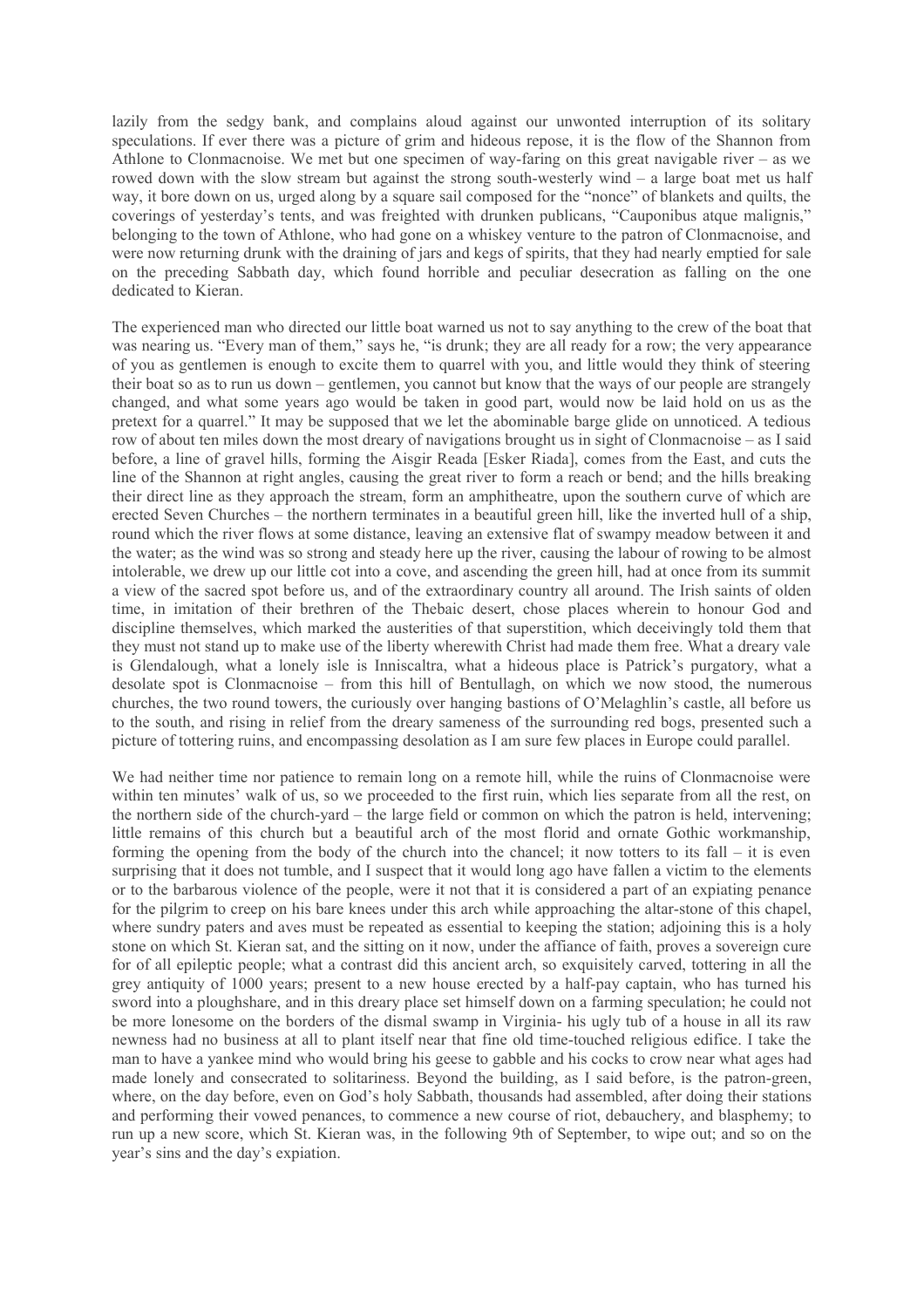## *Patron Day*

The patron was over, and most of the people had gone to their harvest avocations, and probably so much the better for us; many a tent was still standing, many were still keeping up the deep carouse that had continued all through the Sabbath night; and as we passed along by the unseemly temporary dens that are called tents, we could hear the impious blaspheming, the maudlin song, the squeaking bagpipe, and the heavy-footed dance-yes, and now and then we would meet with some straggler who had spent all his money, or who had come forth from the feverish scene to cool his beating temples, and quaff a draught of the pure waters of the holy well, and he would look on us with a sulky scowl, and so we would on in all prudence, lest the fellow would call forth his FACTION and proceed to maltreat. Times are greatly changed in every part of Ireland. The gentleman must formerly have given no small provocation before any of the lower classes, even in their liquor, would proceed to incivility, but now, under very careful instruction, much of former deference is disused, and it is neither safe nor prudent to interfere with them; we, of course, were studiously cautious in this respect, and without delay proceeded into the immense church-yard.

Here is the largest enclosure of tombs and churches I have any where seen in Ireland- what a mixture of old and new graves- modern inscriptions recording the death and virtues of the sons of little men, the rude forefathers of the surrounding hamlets; ancient inscriptions in the oldest forms of Irish letters recording the deeds and the hopes of kings, bishops, and abbots, buried 1000 years ago, laying about, broken, neglected, and dishonoured; what would I give could I have deciphered- I should have been glad, had time allowed, to be permitted to transcribe them; and what shall I do with all those ancient towers, and crosses, and churches without a guide- I looked around, there were many people in the sacred enclosure- some kneeling in the deepest abstraction at the graves of their departed friends, the streaming eye, the tremulous hand, the bowed down body, the whole soul of sorrowful reminiscence and of trust in the goodness of the God of spirits, threw a sacred solemnity about them that few indeed, though counting their act superstitious, would presume to interrupt: he who would venture so to do, must be one, indeed, of little feeling. I saw others straggling through the place – some half intoxicated, sauntering, or stumbling over the grave-stones-others hurrying across the sacred enclosure, as if hastening to partake of the last dregs of debauchery in the tents of the patron-green. One little boy, rather decently clad, seemed wandering about from tombstone to tombstone, reading their various legends, and at length I observed him accost a beggar-woman by the familiar name of Judy, and ask where was his mother's grave." Oh then it's I will tell you, alanna – and more than that would I do for your mammy's son, for didn't I folly along with all the neighbours her berrin when you were not larger than a milk pitcher, and its little she thought that your daddy would have put so soon a step-mother over her sweet charge; come, jewel, and I will put your knees down upon the very spot where the bones rest of her who bore you." This woman will do for my business, says I; a beggar is generally an intelligent sort of a creature, male or female, if not too old, or quite blind, such have their wits in exercise, they often are the depositories of the traditions of the country, and but too often the conveyancers of mischief; they endeavour, by being news-carriers and story-tellers, to make themselves acceptable with the people, by reporting not what is true but what is wished for. This woman now before was such a person, and I soon adopted her, nothing loath, as my guide-and poor soul she did her best. I found that she made it part of her occupation to attend here and direct the people where and how to make their stations, here so many turns round an altar or a church on the bare knees, there so many paters and aves-such a cross you were to embrace to avert the pains of child-birth -yonder stone you must sit on to cure the pain in the back-there is the place you must scrape at to gather the holy clay that is around St. Kieran's remains.

After looking about vaguely for a time, this church of St. Kieran's was what caught my particular attention. It was extremely small, more an insignificant oratory than what could be called a church- a tall man could scarcely lie at length in it: a mason would have contracted to build its walls for a week's wages; yet this, my mendicant guide said, was old the old church of St.Kieran -the walls had all gone awry from their foundations, they had collapsed together, and presented a picture of desolation without grandeur. Beside it was a sort of cavity or hollow in the ground, as if some persons had lately been rooting to extract a badger or a fox: but here it was that the people, supposing St. Kieran to be deposited, have rooted diligently for any particle of clay that could be found, in order to carry home that holy earth, steep it in water, and drink; and happy is the votary who is now able amongst the bones and stones to pick up what has the semblance of soil, in order to commit it to his stomach, as a means of grace, or as a sovereign